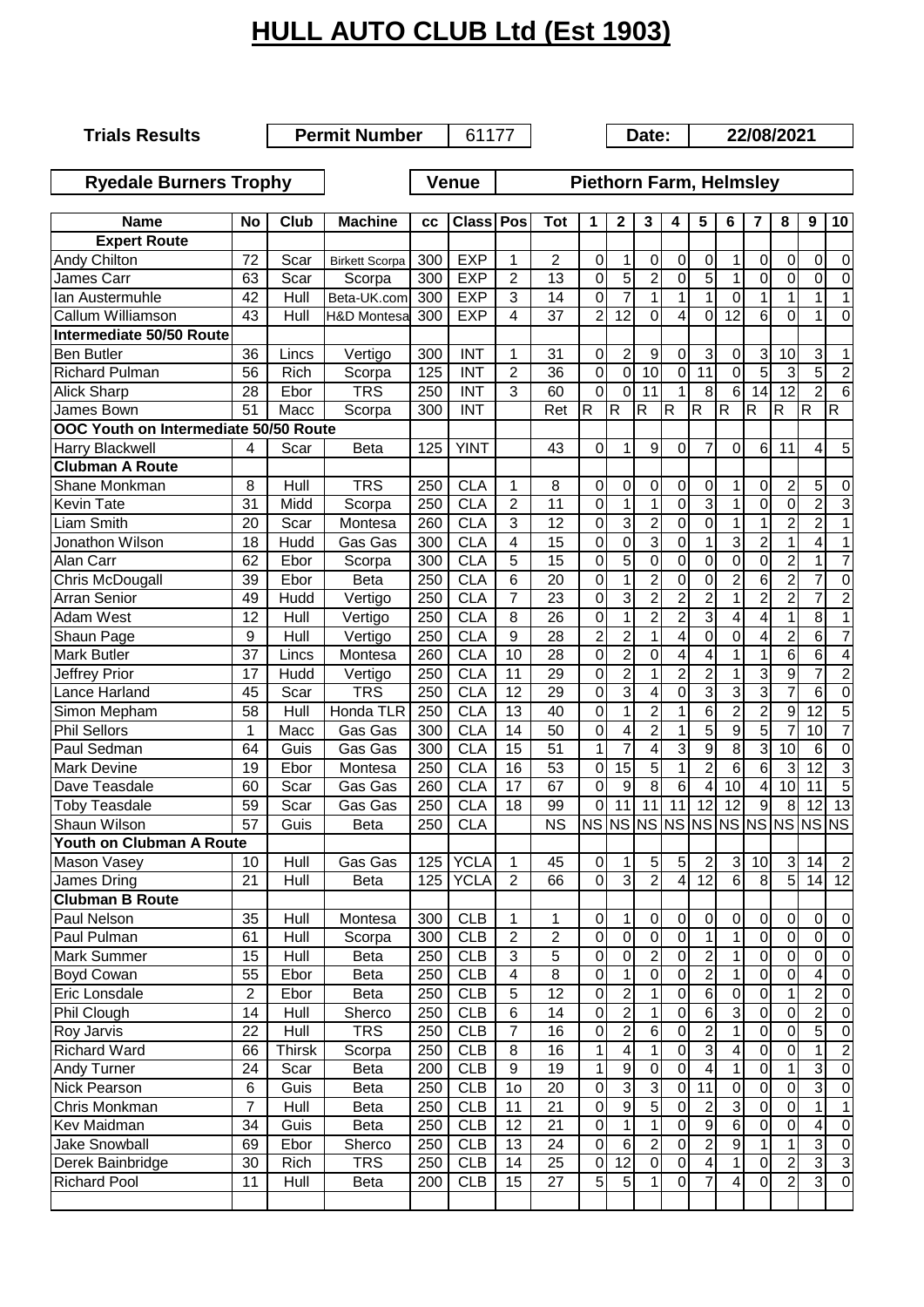## **HULL AUTO CLUB Ltd (Est 1903)**

| <b>Name</b>                         | <b>No</b>       | Club         | <b>Machine</b> | cc               | <b>Class Pos</b>       |                 | <b>Tot</b>      | 1                       | 2                       | 3              | 4              | 5                       | 6               | $\overline{7}$ | 8              | 9                                | 10             |
|-------------------------------------|-----------------|--------------|----------------|------------------|------------------------|-----------------|-----------------|-------------------------|-------------------------|----------------|----------------|-------------------------|-----------------|----------------|----------------|----------------------------------|----------------|
| <b>Clubman B Route-continued</b>    |                 |              |                |                  |                        |                 |                 |                         |                         |                |                |                         |                 |                |                |                                  |                |
| Roger Bown                          | 52              | S&H          | Scorpa         | 250              | CLB                    | 16              | 30              | 0                       | 5                       | 0              | 0              | 3                       | 12              | 0              | 5              | 5                                | $\pmb{0}$      |
| <b>Mark Snowball</b>                | 70              | Ebor         | Gas Gas        | $\overline{250}$ | $\overline{CLB}$       | 17              | $\overline{31}$ | 0                       | $\overline{7}$          | 1              | 0              | 11                      | $\overline{2}$  | $\overline{0}$ | $\overline{5}$ | 5                                | $\overline{0}$ |
| <b>Stuart Ross</b>                  | 65              | Ebor         | Beta 4T        | 300              | <b>CLB</b>             | 18              | 34              | 0                       | 8                       | 4              | 0              | 4                       | 5               | 1              | 3              | 8                                | $\mathbf{1}$   |
| <b>Bill Gamble</b>                  | 23              | Ebor         | <b>Beta</b>    | 200              | $\overline{CLB}$       | 19              | 35              | 0                       | 1                       | 4              | 0              | 11                      | 3               | $\overline{5}$ | 3              | $\overline{7}$                   | $\mathbf{1}$   |
| Chris Bown                          | 53              | Macc         | Scorpa         | 250              | <b>CLB</b>             | 20              | 36              | 0                       | 9                       | 8              | 0              | 6                       | 6               | 0              | 2              | 5                                | $\overline{0}$ |
| Jim Austermuhle                     | 68              | Hull         | <b>Beta</b>    | 200              | <b>CLB</b>             | 21              | 37              | 0                       | 9                       | $\overline{2}$ | $\mathbf 0$    | 13                      | 5               | $\overline{0}$ | 3              | 5                                | $\mathbf 0$    |
| Gary Freeman                        | 47              | Ebor         | Beta 4T        | 300              | <b>CLB</b>             | 22              | 38              | 0                       | 16                      | $\overline{8}$ | 0              | 8                       | $\overline{2}$  | $\overline{2}$ | 0              | 1                                | 1              |
| <b>Steve Ainley</b>                 | 46              | Ebor         | <b>Beta</b>    | 250              | <b>CLB</b>             | 23              | 45              | 0                       | 10                      | $\overline{5}$ | $\overline{0}$ | 11                      | 11              | $\overline{0}$ | 1              | 7                                | 0              |
| <b>Simon Ratcliffe</b>              | 16              | Macc         | Gas Gas        | 280              | $\overline{CLB}$       | 24              | 50              | 0                       | 8                       | 1              | 0              | 13                      | 11              | $\Omega$       | 4              | 12                               |                |
| <b>William Lowe</b>                 | 67              | Ripon        | <b>Beta</b>    | 300              | $\overline{CLB}$       | $\overline{25}$ | 54              |                         |                         | 3              |                | 17                      | 5               |                | 6              |                                  | 6              |
| Andrew Hewson                       | 29              | Guis         | <b>TRS</b>     | 250              | CLB                    |                 | Ret             | $\overline{R}$          | $\overline{\mathbf{R}}$ | $\overline{R}$ | $\overline{R}$ | $\overline{\mathbf{R}}$ | R               | $\overline{R}$ | $\overline{R}$ | $\mathsf{R}$                     | $\overline{R}$ |
| lan Pvman                           | 44              | Scar         | <b>Beta</b>    | 250              | <b>CLB</b>             |                 | <b>NS</b>       |                         |                         |                |                |                         |                 |                |                | NS NS NS NS NS NS NS NS NS NS NS |                |
| Youth on Clubman B Route            |                 |              |                |                  |                        |                 |                 |                         |                         |                |                |                         |                 |                |                |                                  |                |
| Louie McGee                         | 25              | Guis         | <b>Beta</b>    | 80               | <b>YCLB</b>            |                 | 79              | 0                       | 15                      | 12             | 1              | 12                      | 15              | 5              |                | 12                               | $\mathbf 0$    |
| <b>OOC Youth on Clubman B Route</b> |                 |              |                |                  |                        |                 |                 |                         |                         |                |                |                         |                 |                |                |                                  |                |
| Reece Woodmansey                    | 3               | Hull         | Sherco         | 125              | <b>YCLB</b>            | 1               | 29              | 0                       | 7                       | 2              | 0              | 8                       | 3               | 0              | 6              | 3                                | $\pmb{0}$      |
| <b>Finlay McGee</b>                 | $\overline{26}$ | Guis         | <b>Beta</b>    | 125              | <b>YCLB</b>            | $\overline{2}$  | $\overline{31}$ | Ō                       | 5                       | $\overline{2}$ | 1              | $\overline{7}$          | 6               | $\mathbf 0$    | $\overline{2}$ | $\overline{7}$                   | 1              |
| <b>Twinshock on Clubman B Route</b> |                 |              |                |                  |                        |                 |                 |                         |                         |                |                |                         |                 |                |                |                                  |                |
| <b>Pete Clements</b>                | 48              | Ebor         | Fantic         | 156              | $\overline{\text{TS}}$ | 1               | $\overline{7}$  | 0                       | $\overline{3}$          | $\mathbf 0$    | 0              | 0                       | 4               | $\mathbf 0$    | 0              | 0                                | $\pmb{0}$      |
| <b>Martin Peirson</b>               | 50              | Ebor         | Moto Gori      | 250              | <b>TS</b>              | 2               | 11              | 0                       | 3                       | $\mathbf 0$    | $\mathbf 0$    | 1                       | 3               | $\mathbf 0$    |                | $\overline{3}$                   | $\overline{0}$ |
| <b>Richard Mee</b>                  | 40              | Hull         | Yamaha         | 250              | <b>TS</b>              | 3               | 16              | 0                       | 3                       | $\overline{2}$ | 0              | 3                       |                 | $\Omega$       | 3              | 3                                | $\mathbf{1}$   |
| <b>White Route</b>                  |                 |              |                |                  |                        |                 |                 |                         |                         |                |                |                         |                 |                |                |                                  |                |
| Paul Harrison                       | 33              | <b>VMCC</b>  | Montesa        | 260              | <b>WA</b>              | 1               | 3               | 0                       | 0                       | 0              | 0              | 0                       |                 | 0              |                | $\overline{2}$                   | 0              |
| <b>Andrew Twiddle</b>               | 32              | Scar         | Montesa        | 260              | <b>WA</b>              | $\overline{2}$  | 14              | $\overline{0}$          | $\mathbf{0}$            | $\overline{0}$ | $\mathbf{0}$   | $\overline{3}$          | 4               | $\mathbf 0$    |                | $\overline{7}$                   | $\overline{0}$ |
| Jeremy Dzierzek                     | 71              | <b>North</b> | Scorpa         | 125              | <b>WA</b>              | 3               | 51              | $\Omega$                | $\overline{16}$         | 5              | $\Omega$       | 18                      | 5               | $\overline{0}$ |                | 7                                | $\overline{0}$ |
| Alec Watson                         | 54              | Scar         | Montesa        | 315              | <b>WA</b>              | $\overline{4}$  | 106             | 13                      | $\overline{7}$          | 15             | 13             | 18                      | $\overline{12}$ | 9              |                | $\overline{12}$                  | $\overline{7}$ |
| John Lithgow                        | 38              | Ebor         | Gas Gas        | 321              | <b>WA</b>              |                 | Ret             | $\overline{\mathsf{R}}$ | $\mathsf{R}$            | $\overline{R}$ | $\overline{R}$ | $\overline{R}$          | $\overline{R}$  | R              | $\mathsf{R}$   | $\overline{\mathsf{R}}$          | $\overline{R}$ |
| Lee McGee                           | 41              | Guis         | Montesa        | 290              | <b>WA</b>              |                 | Ret             | R                       | R                       | R              | $\mathsf{R}$   | R                       | R               | R              | R              | R                                | $\mathsf{R}$   |
| <b>Carl Powlay</b>                  | 27              | Guis         | Gas Gas        | 250              | <b>WA</b>              |                 | <b>NS</b>       |                         |                         |                |                |                         |                 |                |                | NS NS NS NS NS NS NS NS NS NS    |                |

Thanks to the landowners Harold Wheldon & Nawton Tower Estate for the use of this great bit of land, to the CoC Mark Williamson & Callum for setting out the event assisted by James Dring, to Shirley Williamson & Jayne Peace for secretarial duties.Thanks to observers Sam Dring, Tim Marrison, Trev Jones, Andy Lockett & Christine, Mike Duston, Pete Race & Barry Sunley, Lynn & Paul Woodmansey, Pete Darrell, Ken Pierson and Harold Wilson.

## **Did anyone find a wallet on the parking field? The money is not important but the driving licence is -contact Jim**

Hull Auto Club is centered in Ryedale, North Yorkshire and only runs trials in Rosedale, Farndale, Helmsley and Lockton areas of North Yorkshire. All our trials areOPEN, but Club Members accumulate points towards the Club Championships.

We would like to thank Scarborough & DMC & Guisborough & DMC for allowing us to post our results on their websites. **We will also post notices and results on Trials Central & the Hull Auto Facebook page .** When looking on the SDMC website for other clubs results/regs, go to regs & results, regs & docs, centre regs

Our next trial is on Sunday 12th September at Hollins Farm, Rosedale, it' an OPEN trial for all classes incorporating a round of the EYC Adult & Southern Area Adult Championships. There will be a white route on as many Sections as possible but no Youth D. Entries will open via ACU on-line entry system from 23rd August & one-day event licences will be available online.

Enthusiastic Landowner Alan Dring started his chain saw and strimmer last week & with CoC Roy Jarvis is already plotting sections!

Jim Austermuhle 01751 417455 Gen Sec Hull Auto Club

**See entry stats on next page**